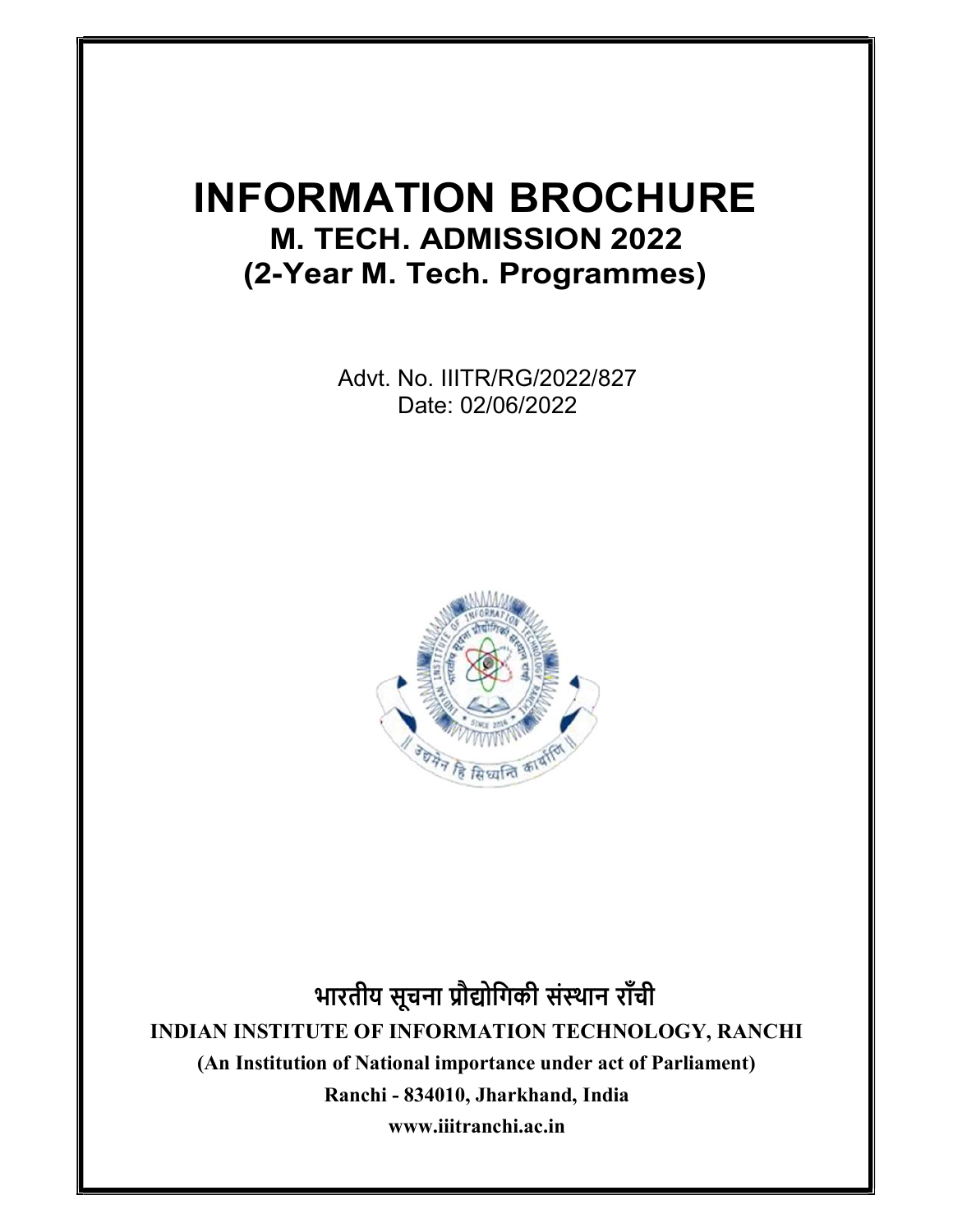# 1. ABOUT THE INSTITUTE

Indian Institute of Information Technology Ranchi is an autonomous institute setup by the MoE, Government of India, and Government of Jharkhand along with the industry partners TTL, TCS and CCL on a Public Private Partnership (PPP) in the year 2016.

MoE, Government of India has taken up the initiative to setup 20 new Indian Institutes of Information Technology (IIITs) on a Public Private Partnership Model. A major objective in establishing IIITs is to set up a model of education which can produce best-in-class human resources in IT and harnessing the multi-dimensional facets of information technology in various domains. While the number of students produced by these IIITs would be small, the impact they create would be great. IIIT, Ranchi is determined to offer state-of-the-art facilities for advanced studies and research.

#### 1.1 LOCATION OF THE INSTITUTE

Presently, IIIT Ranchi is running from its 3 interim campus, Science & Technology Campus, Namkum Ranchi, JUPMI Ranchi Smart City Campus Dhurwa, Ranchi & BSNL ARTTC campus, Khelgaon, Ranchi. Construction work of permanent campus is in process at Kanke, Ranchi.

# 2. M. TECH. PROGRAMMES

The aim of the programmes is to train the students in high level of knowledge enabling them to tackle practical complex problems in electronics and computer science fields as well as to pursue further academic achievements through research. Enough flexibility is provided in the structure of M.Tech programme in respect of lecture courses, laboratory and project work to help the students to achieve the goal.

IIIT Ranchi offers M. Tech. admission in three different modes:

- (1) Graduates with B.E/B.Tech degree  $(GATE \ candidates)$
- (2) Graduates with B.E/B.Tech degree (Non- $GATE$  candidates)
- (3) Candidates sponsored by government organizations/reputed Industrial Organization/ Academic Institutions (Sponsored candidates).

The M. Tech Programmes offered by IIIT Ranchi and the names of the offering Departments are shown in Table 1.

|    | Sl.   M. Tech.<br>No Programme                      | <b>Program Code</b> | <b>Qualifying Degrees</b>                                                                                                                                                                                                                                            |  |  |
|----|-----------------------------------------------------|---------------------|----------------------------------------------------------------------------------------------------------------------------------------------------------------------------------------------------------------------------------------------------------------------|--|--|
| 1. | Data Science &<br>Artificial<br>Intelligence        | <b>CSE</b>          | B.E./B.Tech or equivalent in Computer Science and<br>Engineering / Information Technology/ Software<br>Engineering / Electronics and Communication /<br>Telecommunication / Electronics and Instrumentation<br>/ Electronics / Electronics and Electrical/Electrical |  |  |
| 2. | Embedded Systems<br>and Internet of<br>Things (IoT) | <b>ECE</b>          | B.E./B.Tech or equivalent in Electronics<br>Engineering / Electronics and Communication<br>Engineering / Electronics and Telecommunication /<br>Electronics and Instrumentation / Electronics and<br>Electrical/Electrical                                           |  |  |

TABLE-1: M.TECH. PROGRAMMES 2022-23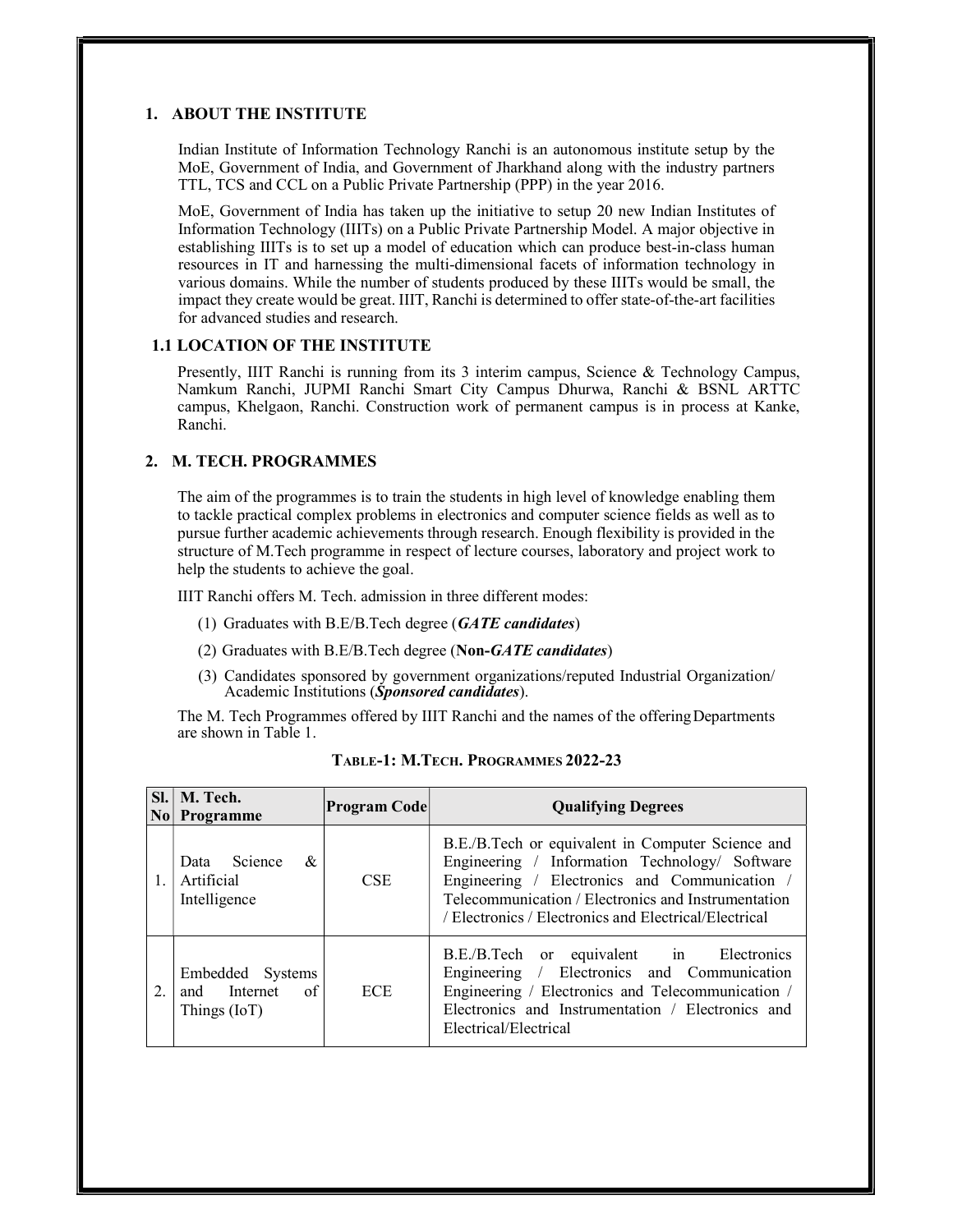# 2.1 FINANCIAL ASSISTANCE

- (a) The Financial assistance of Rs. 12,400/- per month will be offered to limited numbers of M.Tech. Students admitted under GATE candidates with B. Tech Degree as per Institute rules.
- (b) Sponsored and Non-GATE candidates are NOT eligible for any financial assistantships.

# 2.2 PROGRAMME FEE

A candidate will be required to deposit the first semester fee at the time of admission through online portal of HDFC pay direct.

The existing structure of the semester wise fees is given below:

| Semester   | General / EWS/OBC/SC/ST                                                                      |
|------------|----------------------------------------------------------------------------------------------|
|            | ₹50,000/- (Tuition Fee) + ₹ 15,000/- (Institute Fee) +<br>₹ 20000/- (Caution Money one time) |
| II onwards | ₹ 65,000/- (Tuition Fee + Institute Fee)                                                     |

\*The above fee is under revision and likely to increase.

Hostel fees and Mess fee will be charged semester-wise. Approx. hostel charges and Mess charges per semester (4 months) is given below:

| Mess Fee   | $\text{\textsterling}16000$ /- semester-wise |
|------------|----------------------------------------------|
| Hostel Fee | $\text{\textsterling}15000/-$ semester-wise  |

\*The above fee is under revision and likely to increase.

At the time of Reporting in-person at IIIT Ranchi, the students are required to pay the Hostel and Mess Fee to the respective hostels.

# 3. ELIGIBILITY OF CANDIDATES

# 3.1 For GATE Candidates

(a) Candidates must possess a bachelor's degree in engineering / technology or equivalent from the institutes recognized by UGC/AICTE/Government. The qualifying degrees for the M. Tech. Programmes are mentioned in Table 2.

| SI.<br>No.     | <b>M. Tech Programme</b>                               | <b>GATE Paper</b><br>code | <b>Qualifying Degree</b>                                                                                                                                                                                                                                              |
|----------------|--------------------------------------------------------|---------------------------|-----------------------------------------------------------------------------------------------------------------------------------------------------------------------------------------------------------------------------------------------------------------------|
|                | Data Science & Artificial<br>Intelligence              | CS, EC, EE, IN            | B.E./B.Tech or equivalent in Computer<br>Science and Engineering / Information<br>Technology/ Software Engineering /<br>Electronics and Communication<br>Telecommunication / Electronics and<br>Instrumentation/Electronics/<br>Electronics and Electrical/Electrical |
| $\overline{2}$ | Embedded<br>and<br>Systems<br>Internet of Things (IOT) | EC, EE, IN                | B.E./B.Tech or<br>equivalent<br>in<br>Electronics Engineering / Electronics<br>and Communication Engineering<br>Electronics and Telecommunication /<br>Electronics and Instrumentation<br>Electronics and Electrical/Electrical                                       |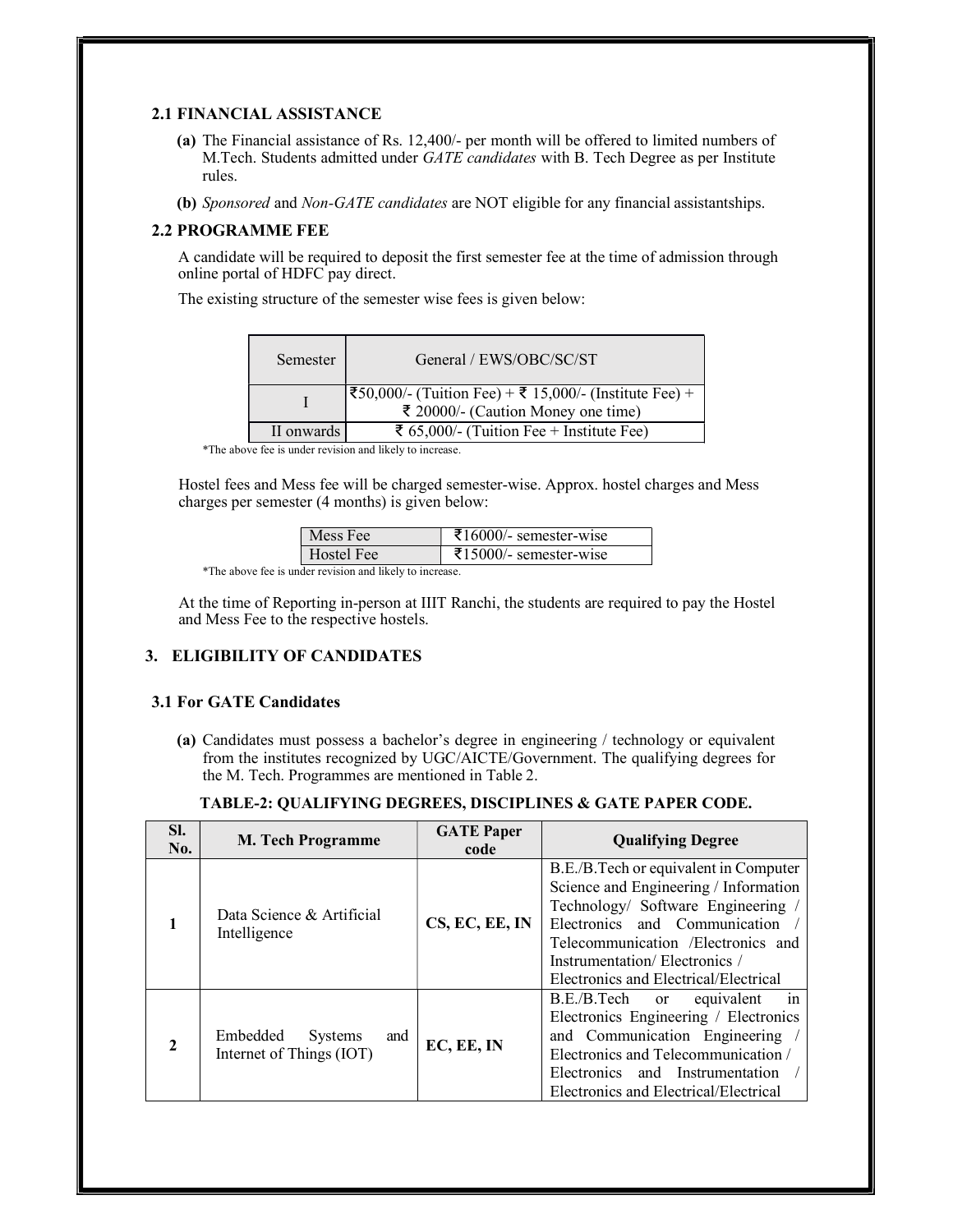- (b) The candidate with equivalent degree and discipline recognized by professional bodies (like Institution of Engineers (India), Aeronautical Society of India, Institute of Electronics & Telecommunication Engineers etc.) are allowed to apply in different M. Tech programmes. Under such cases, candidates have to mention the name of the equivalent degree and discipline in the application form with the declaration that such program is specialized discipline of the requisite qualification mentioned in the information brochure. The candidate must produce the "certificate for degree equivalence" declaring that his/her degree is approved and equivalent to the requisite qualifying degree as mentioned in Table 2.
- (c) Candidates must have valid GATE score (remains valid at the time of Admission) in the appropriate GATE Paper as per Table 2.
- (d) Candidates seeking admission to M. Tech. Programmes of the Institute should have
	- $\bullet$  Minimum 60% or CGPA/CPI of 6.0 in 10 point scale (without rounding off) in the qualifying degree for UR/EWS/OBC candidates.
	- Minimum 55% or CGPA/CPI of 5.5 in 10 point scale (without rounding off) in the qualifying degree for SC/ST/PC candidates.
- (e) Shortlisting of candidates will be through GATE score; and written examination and/or interview conducted by the respective departments at IIIT Ranchi.

## 3.2 FOR NON-GATE CANDIDATES

- (a) Candidates seeking admission to M. Tech. Programmes of the Institute without GATE score should have
	- Minimum 60% or CGPA/CPI of 6.0 in 10 point scale (without rounding off) in the qualifying degree for UR/EWS/OBC candidates.
	- Minimum 55% or CGPA/CPI of 5.5 in 10 point scale (without rounding off) in the qualifying degree for SC/ST/PC candidates.
- (b) Shortlisting of candidates will be through a written examination and/or interview conducted by the respective departments at IIIT Ranchi.

# 3.3 FOR SPONSORED CANDIDATES

- (a) A candidate working in an academic institution/PSU/Govt. R&D organizations / Govt. recognized private R&D organizations/industry, is considered as a sponsored candidate. Such candidate must be sponsored by his/her employer and must have been in employment with the sponsoring organization for at least 2 years at the time of admission.
- (b) The applications of candidate sponsored by the organizations under a MoU between Institute and under QIP programme shall be eligible for admission.
- (c) The employer must undertake to relieve the candidate to stay in the campus for the specified period to enable the candidate to complete the programme.
- (d) The admission procedure consists of shortlisting through GATE/NET/Appropriate National Level Examination or written examination and/or interview conducted by the department at IIIT Ranchi.

# 4. SELECTION CRITERIA

#### 4.1 FOR GATE CANDIDATES

The admission to different M. Tech. Programmes will be made on the basis of their GATE score and/or written-test / interview for GATE candidates. In case of equal GATE score, the older candidate in terms of date of birth will get preference.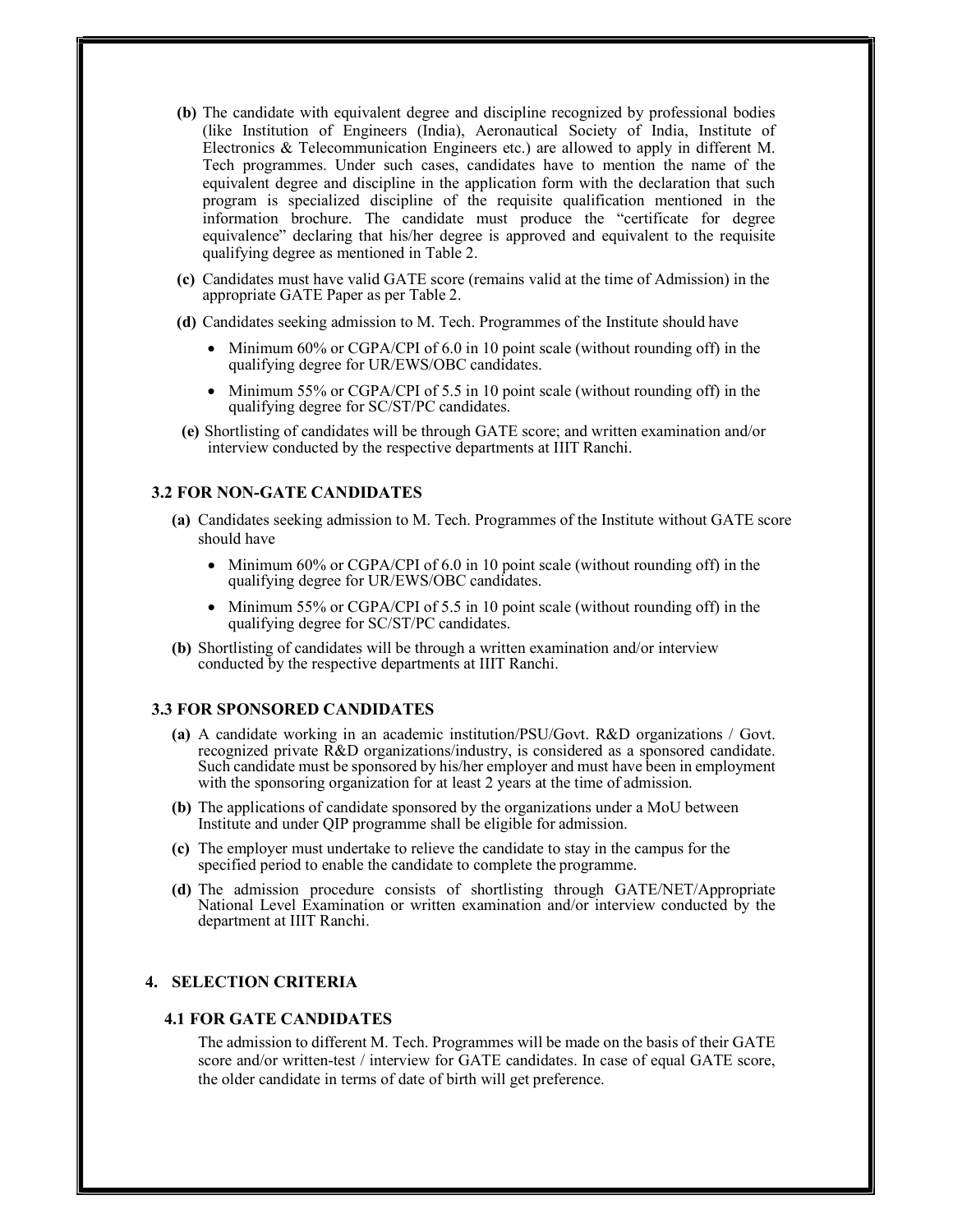# 4.2 FOR NON-GATE CANDIDATES

The admission to different M. Tech. Programmes for Sponsored and Non-Gate candidates will be made on the basis of performance in written test and/or interview.

## 5. IMPORTANT DATES:

| Procedure                                                                     | Date                                      |
|-------------------------------------------------------------------------------|-------------------------------------------|
| Last date of submission of application form                                   | July 15, 2022                             |
| Display of list of shortlisted candidates                                     | July 20, 2022                             |
| Date of Written Test and/or Interview                                         | August 2, 2022 (Tentative)                |
| Announcement of results                                                       | August 9, 2022 (Tentative)                |
| Reporting at IIIT, Ranchi                                                     | Will be notified in the institute website |
| Commencement of Semester for all M.Tech. courses<br>for the Session $2022-23$ | Will be notified in the institute website |

Note: \*A separate written test and/or interview will be conducted for admission in M. Tech for non-GATE students, which will be conducted by the respective Departments. Such admitted non-GATE students will not be eligible for scholarship.

## 6. RESERVATION OF SEATS

- a) Reservation for SC/ST/OBC (Non-Creamy Layer)/EWS/PC candidates will be as per Government of India rules.
- b) Form of OBC (Non-Creamy Layer) Certificate (given in Annexure I) must be produced by OBC (Non-Creamy Layer) candidates in the format for 'Admission to Central Educational Institutions (CEIS) under the Government of India' and should be issued on or after September 01, 2021.
- c) Parental Income Certificate for EWS category (as per GoI) must be produced by candidate in the format for 'Admission to Central Educational Institutions (CEIS) under the Government of India' and should be issued on or after April 01, 2022

| Sl. No. | Name of Programme (Programme code)             | $UR \, \, SC$ |  | <b>ST   OBC EWS   Total</b> |
|---------|------------------------------------------------|---------------|--|-----------------------------|
|         | Data Science & Artificial Intelligence         |               |  |                             |
|         | Embedded Systems and Internet of Things<br>ТoТ |               |  |                             |

TABLE-3: SEAT DISTRIBUTION OF M. TECH. PROGRAMMES 2022-23

NOTE: UR- Unreserved, SC- Scheduled Caste, ST- Scheduled Tribe, OBC- Other Backward Classes (Non-Creamy Layers), EWS-Economically Weaker Sections, PC – Physically Challenged.

# 7. MEDICAL FITNESS

- (a) Candidates must be in good health. A candidate is required to submit a medical certificate (as per Annexure II) at the time of reporting at IIIT Ranchi signed by the chief medical officer (CMO) or equivalent of a government hospital.
- (b) The candidate must check his/her eligibility criteria (wherever applicable) as given in table 2 about colour blindness.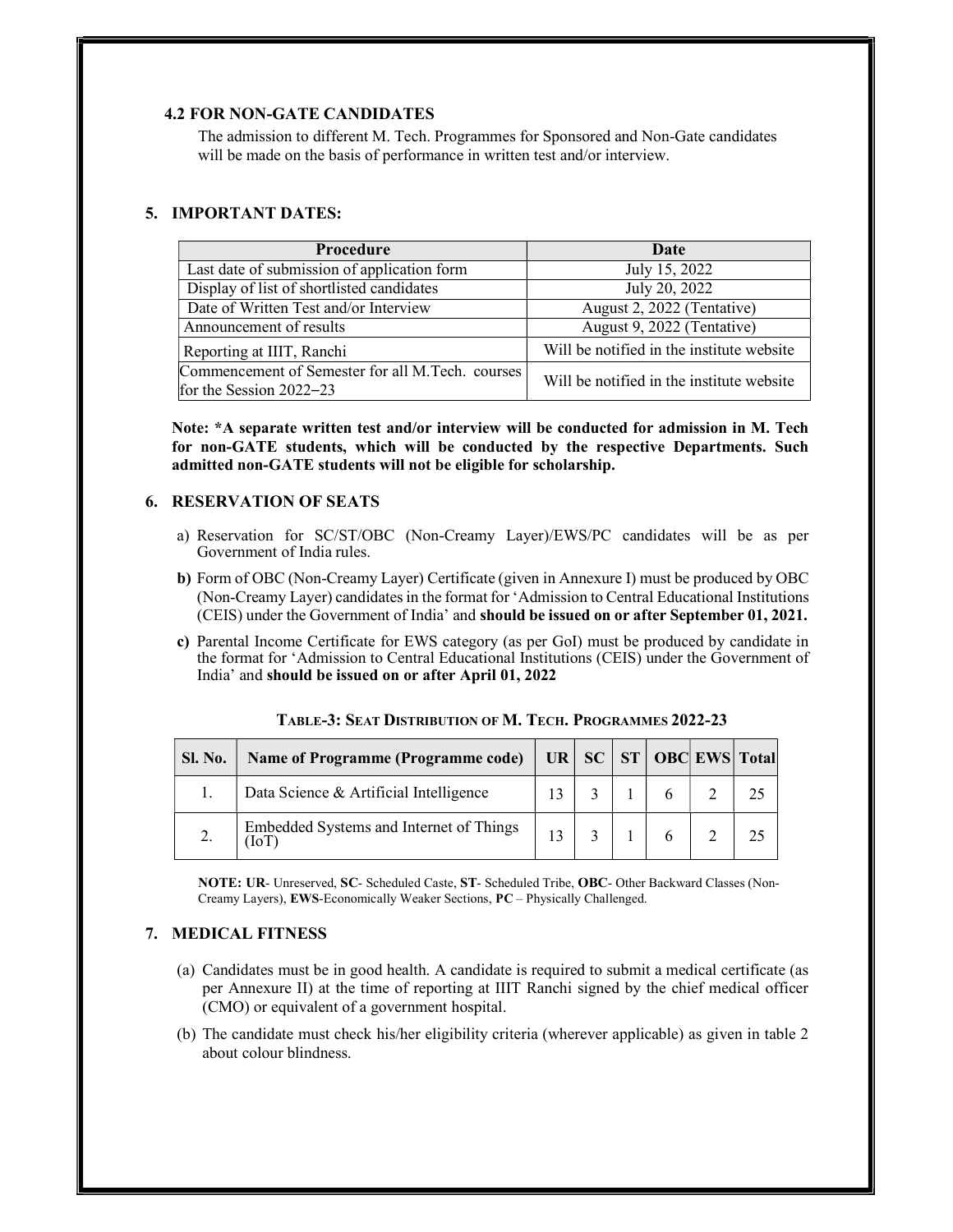(c) A candidate will be allowed to take admission only if the certificate produced by the candidate is verified to be satisfactory by IIIT Ranchi officials, whose decision in this regard will be final.

# 8. ADMISSION PROCEDURE

- (a) Application form is required to be submitted, which will remain available on the IIIT Ranchi website *www.iiitranchi.ac.in*. The GATE candidates will also have to apply through the same process.
- (b) Non-refundable application fee of each programme for candidates is Rs. 1000/- for UR/EWS/OBC candidates and Rs. 500/- for SC/ST/PC/Women candidates. The application fee is to be paid by Payment Portal for M.Tech. Admission 2022-23 through HDFC pay direct link : https://forms.eduqfix.com/iiitranchi/add
- (c) The duly completed application form along with self-attested copies of supporting documents/testimonials/certificates, payment receipt of fee etc. are required to send by speed/registered post to the Registrar, Indian Institute of Information Technology Ranchi, Science & Technology Campus, Sirkha Toli, Namkum, Ranchi-834010, Jharkhand, India. The envelope containg the application be super scribed as "M.Tech Admission (GATE/Non-GATE/Sponsored) in ECE/CSE Department. Candidates can also apply for more than one programme.
- (d) The application form with self-attested copies of supporting documents and payment receipt should be sent by speed/registered post on or before July 15, 2022.
- (e) List of applicants shortlisted for further participation in the selection process such as written-test and/or Interview will be displayed on the Institute website. No separate communication/intimation in this regard shall be made by the Institute. The date and time of written-test and/or Interview will be informed only through the Institute website.
- (f) It is the responsibility of the candidate, to ensure that he/she satisfies all eligibility criteria for a particular programme, as mentioned in this information brochure.
- (g) The M. Tech. admission will be through online/offline counselling based on the GATE score and/or written test and/or interview by the respective departments at IIIT Ranchi.
- (h) The following documents need to be submitted along with M.Tech application form
	- (i) Recent passport size photograph.
	- (ii)  $10^{th}$  and  $12^{th}$  Marksheet and certificate
	- (iii) Qualifying Degree Marks-Sheet of final semester / final year  $(7<sup>th</sup>$  semester / prefinal year marks-sheet for the 'appearing candidates' whose final semester / final year results are pending).
	- (iv) Valid GATE score card as indicated in the application form (for GATEcandidates).
	- (v) Caste certificate/EWS income certificate to avail seat reservation under respective reserved category. The OBC (NCL) certificate as per Annexure I and issued on or after April 01, 2022
	- (vi) Physically Challenged (PC) persons are required to submit a certificate of disability from the authorized medical board attached to one of the following - Vocational Rehabilitation Centre (VRC) for Physically Handicapped persons/ Special Employment Exchange for Physically Handicapped/ Government Hospital (District and State level).
	- (vii) Endorsement certificate from the present employer (for Sponsored candidates).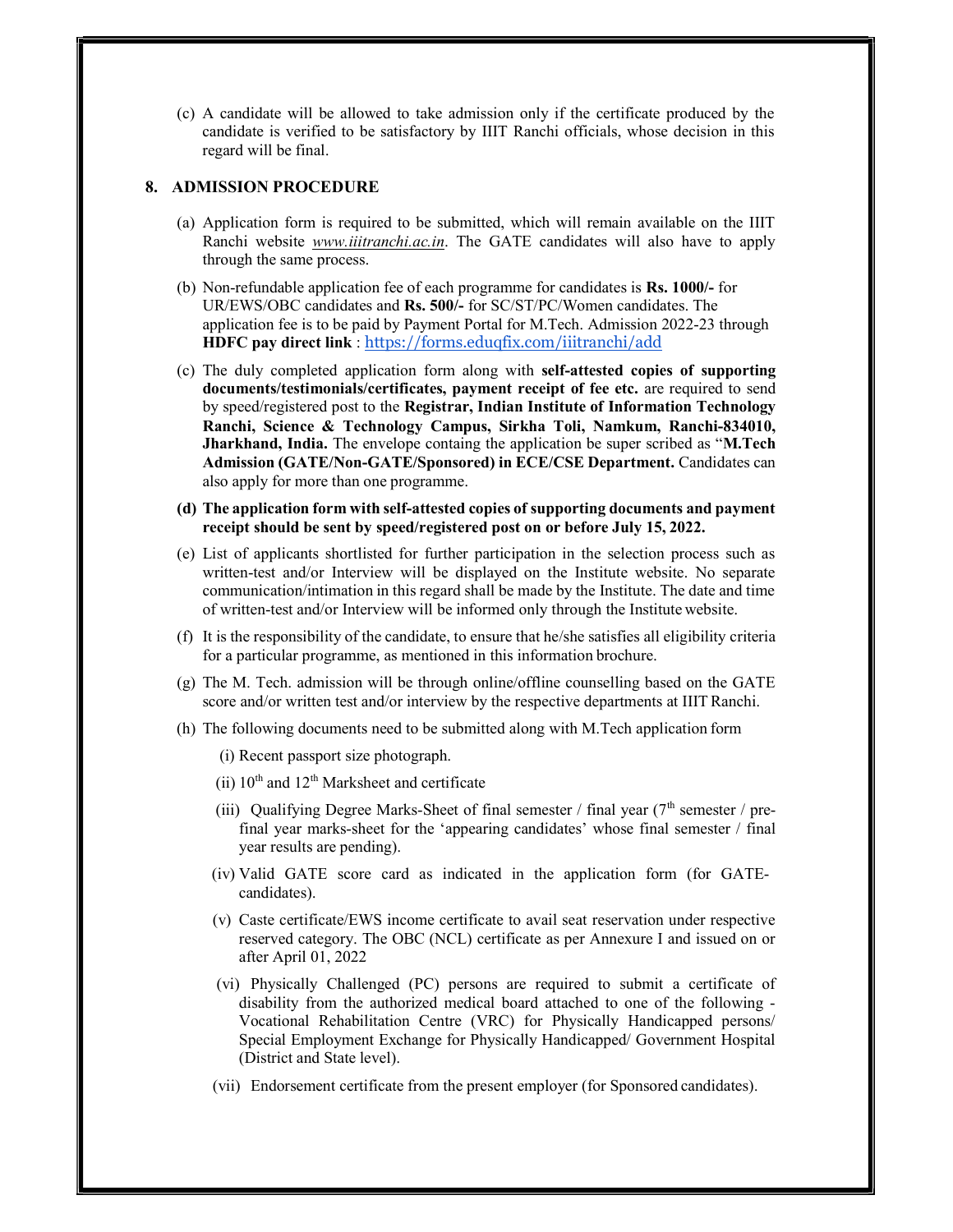- (i) The candidate need to Report in-person/online at IIIT Ranchi on the scheduled date, time and venue for appearing the written test and/or interview. If the candidate fails to report at the test/admission venue in-person/online along with the requisite documents in original by that date and time, he/she will not be considered afterwards for admission.
- (j) In addition to original copy of above mentioned documents following documents must be produced by the selected candidates at the time of reporting/joining to IIIT Ranchi to complete his/her Admission:
	- (i) Copy of Admission fee payment receipt.
	- (ii) The Migration Certificate or College Leaving Certificate.
	- (iii) Medical fitness certificate as per Annexure II.
	- (iv) 4 passport size and 10 stamp size colour photographs.
	- (v) Undertaking regarding not claiming scholarship for sponsored/Non-GATE candidate.
	- (vi) Certificate for degree equivalence (if applicable).
- (k) The documents of the candidates will be verified by IIIT Ranchi officials. Admission of only those candidates, whose documents are found in order and verified as satisfactory, will be confirmed.
- (l) All other formalities related to identity card, hostel and bank account, etc. will be completed subsequently by the candidate.
- (m)Mess fee for the first semester have to be paid at the time of Reporting to IIIT Ranchi. Caution money is refundable only after completion of the Programme.

# 9. WITHDRAWAL OF ADMISSION

After admission/provisional admission, a candidate may withdraw his/her admission. The refund will be processed as per the rules and regulations of IIIT Ranchi.

# 10. OTHER IMPORTANT POINTS

- (a) In the event of any information being found false or incorrect or incomplete or noneligibility being detected at any time before or after admission, his/her candidature is liable to rejection without further communication.
- (b) An applicant once admitted in a particular postgraduate programme will not be allowed to shift to any other programme, even if seats remain available in other courses. However, if adequate number of students is not available in a particular programme, IIIT Ranchi may not run that Programme. In such case, a candidate who has taken admission in that Programme may be allowed to change his/her admission to other M. Tech. Programme (even if the candidate has not applied for that Programme), where vacant seat is available in the respective categories and matches the qualifications of the candidate with the eligibility condition of that Programme.
- (c) Students are required to observe prescribed Rules & Regulations and orders issued by the IIIT Ranchi authorities from time to time.
- (d) The rules for GATE scholarship are as follows:
	- (i) The Assistantship will be awarded in the first instance on the basis of GATE score.
	- (ii) The continuation of the Assistantship during each semester is contingent upon Academic performance.
	- (iii) For the continuation of Scholarship, a minimum CGPA of 7.5 is required for each semester. All the students getting financial assistance are required to put a minimum of eight (8) hours per week during the period of assistantship. The duration of the assistantship is at most for 24 months or as per guidelines of MoE.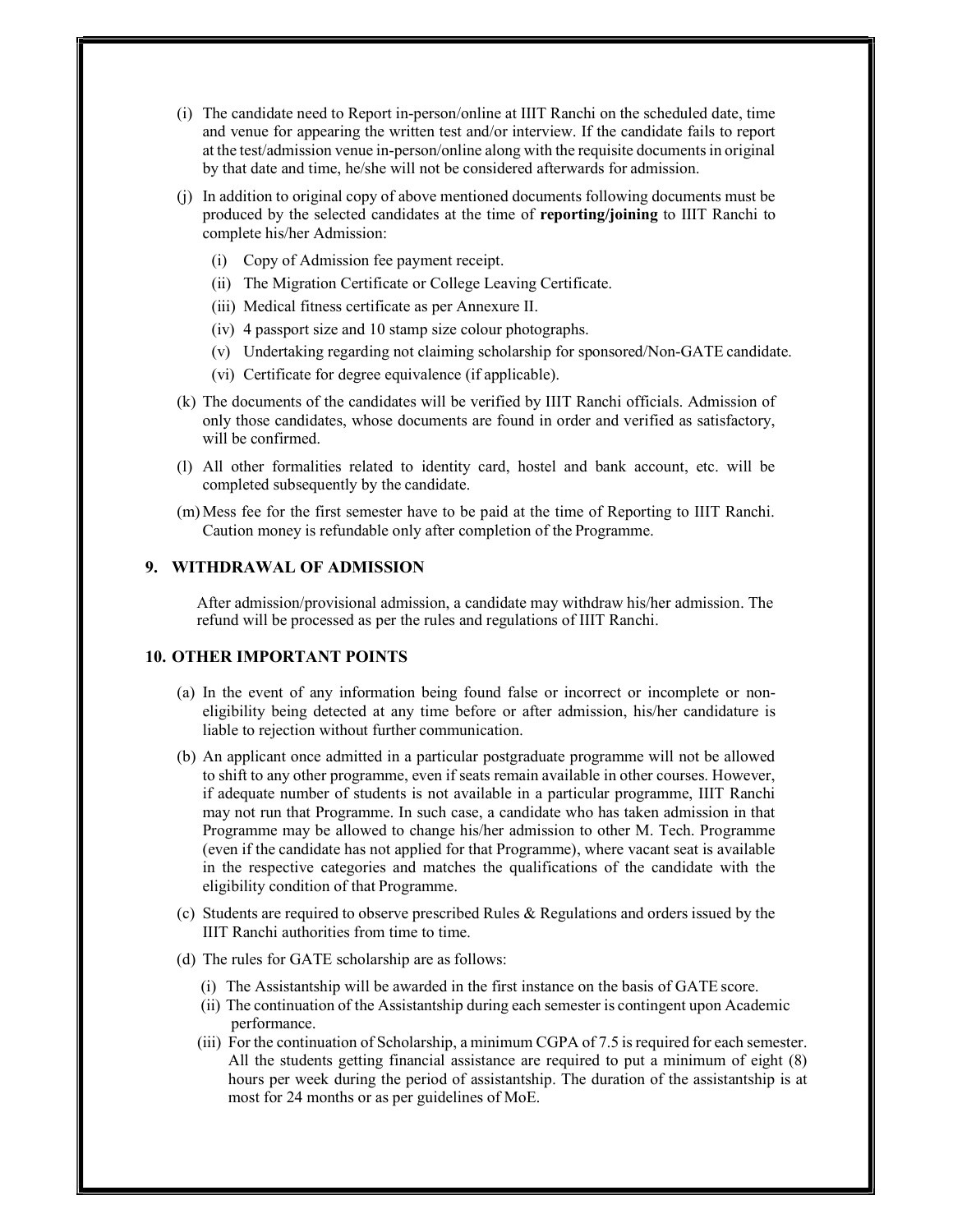- (iii) If a student whose scholarship was stopped for the second semester due to poor academic performance in the first semester; the scholarship will be resumed once overall CGPA/SGPA requirement is attained. The arrears for the stopped period will also be paid.
- (iv) Maximum period of scholarship is four semesters for M.Tech (GATE candidates).

# 11. DISCLAIMER

This information has been launched to provide candidates and public-at-large, information about IIIT Ranchi M. Tech Admission. If you do not agree to the terms and conditions given below, do not access this site or any pages thereof.

## COMMUNICATION WITH IIIT RANCHI

- 1. Any further query/communication through email should be addressed to admission@iiitranchi.ac.in with full identification of the candidate, i.e., name, email, mobile, Programme name(s), category, GATE/Non-GATE/Sponsored and other identifying information given by IIIT, Ranchi (such as registration number, etc.). Before asking a query a candidate must go through this Information Brochure / instructions in the Institute website properly.
- 2. IIIT Ranchi will not issue any letter by post to any candidate regarding any admission related activity. The candidate must visit the institute website (www.iiitranchi.ac.in) regularly in this regard for any update / instruction / result /announcement.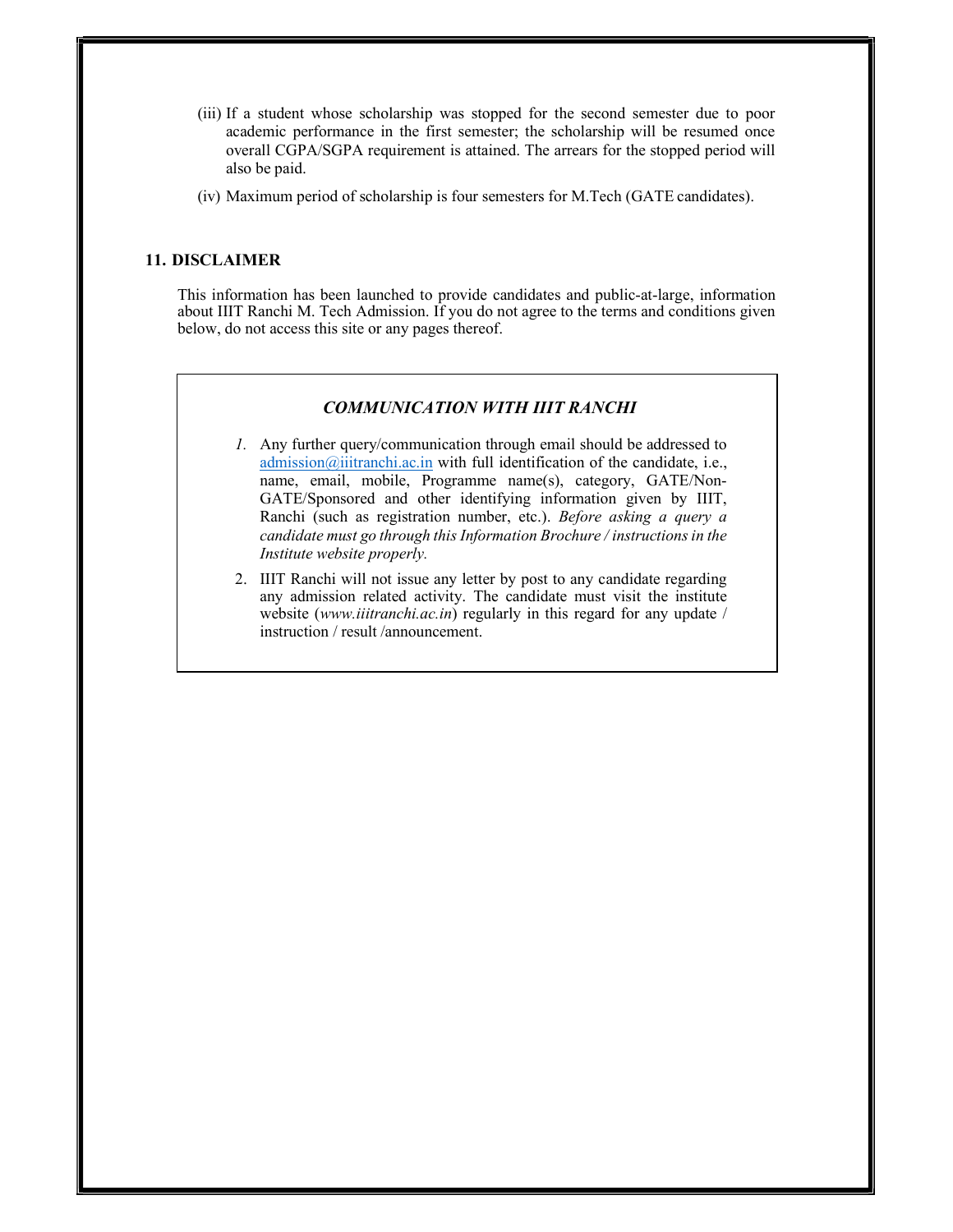#### ANNEXURE – I

|     |                                                                                                                     | This is to certify that Shri/Smt./Kum.<br>Son/Daughter of                                                                                                                                                                                                                                                                                                                                                                                                                                                           |        |            |
|-----|---------------------------------------------------------------------------------------------------------------------|---------------------------------------------------------------------------------------------------------------------------------------------------------------------------------------------------------------------------------------------------------------------------------------------------------------------------------------------------------------------------------------------------------------------------------------------------------------------------------------------------------------------|--------|------------|
|     |                                                                                                                     |                                                                                                                                                                                                                                                                                                                                                                                                                                                                                                                     |        |            |
|     |                                                                                                                     | $\frac{\text{in the}}{\text{Commuty which is recognized as a backward class under:}}$                                                                                                                                                                                                                                                                                                                                                                                                                               |        |            |
|     |                                                                                                                     |                                                                                                                                                                                                                                                                                                                                                                                                                                                                                                                     |        |            |
| (i) | Extraordinary Part I Section I No. 186 dated 13/09/93.                                                              | Resolution No. 12011/68/93-BCC(C) dated 10/09/93 published in the Gazette of India                                                                                                                                                                                                                                                                                                                                                                                                                                  |        |            |
|     | Part I Section I No. 163 dated 20/10/94.                                                                            | (ii) Resolution No. 12011/9/94-BCC dated 19/10/94 published in the Gazette of India Extraordinary                                                                                                                                                                                                                                                                                                                                                                                                                   |        |            |
|     | Part I Section I No. 88 dated 25/05/95.<br>(iv) Resolution No. 12011/96/94-BCC dated 9/03/96.                       | (iii) Resolution No. 12011/7/95-BCC dated 24/05/95 published in the Gazette of India Extraordinary                                                                                                                                                                                                                                                                                                                                                                                                                  |        |            |
|     | Part I Section I No. 210 dated 11/12/96.<br>(vi) Resolution No. 12011/13/97-BCC dated 03/12/97.                     | (v) Resolution No. 12011/44/96-BCC dated 6/12/96 published in the Gazette of India Extraordinary                                                                                                                                                                                                                                                                                                                                                                                                                    |        |            |
|     | (vii) Resolution No. 12011/99/94-BCC dated 11/12/97.<br>(viii) Resolution No. 12011/68/98-BCC dated 27/10/99.       |                                                                                                                                                                                                                                                                                                                                                                                                                                                                                                                     |        |            |
|     | Part I Section I No. 270 dated 06/12/99.                                                                            | (ix) Resolution No. 12011/88/98-BCC dated 6/12/99 published in the Gazette of India Extraordinary                                                                                                                                                                                                                                                                                                                                                                                                                   |        |            |
|     | Part I Section I No. 71 dated 04/04/2000.                                                                           | (x) Resolution No. 12011/36/99-BCC dated 04/04/2000 published in the Gazette of India Extraordinary                                                                                                                                                                                                                                                                                                                                                                                                                 |        |            |
|     | Part I Section I No. 210 dated 21/09/2000.                                                                          | (xi) Resolution No. 12011/44/99-BCC dated 21/09/2000 published in the Gazette of India Extraordinary                                                                                                                                                                                                                                                                                                                                                                                                                |        |            |
|     | (xii) Resolution No. 12015/9/2000-BCC dated 06/09/2001.<br>(xiii) Resolution No. 12011/1/2001-BCC dated 19/06/2003. |                                                                                                                                                                                                                                                                                                                                                                                                                                                                                                                     |        |            |
|     | (xiv) Resolution No. 12011/4/2002-BCC dated 13/01/2004.                                                             |                                                                                                                                                                                                                                                                                                                                                                                                                                                                                                                     |        |            |
|     | I Section I No. 210 dated 16/01/2006.                                                                               | (xv) Resolution No. 12011/9/2004-BCC dated 16/01/2006 published in the Gazette of India Extraordinary Part                                                                                                                                                                                                                                                                                                                                                                                                          |        |            |
|     | N.B. Strikeout whichever resolutions (i-xv) is/are not applicable.                                                  |                                                                                                                                                                                                                                                                                                                                                                                                                                                                                                                     |        |            |
|     |                                                                                                                     | Shri/Smt./Kum.                                                                                                                                                                                                                                                                                                                                                                                                                                                                                                      | and/or | his family |
|     |                                                                                                                     | ordinarily reside(s) in the District/Division of                                                                                                                                                                                                                                                                                                                                                                                                                                                                    |        |            |
|     |                                                                                                                     | State. This is also to certify that he/she does not belong to the<br>persons/sections (Creamy Layer) mentioned in Column 3 of the Schedule to the Government of India,<br>Department of Personnel & Training O.M. No. 36012/22/93-Estt.(SCT) dated 08/09/93 which is modified vide<br>OM No. 36033/3/2004 Estt.(Res.) dated 09/03/2004 and further modified vide OM No. 36033/3/2004-Estt. (Res.)<br>dated 14/10/2008 and OM36033/1/2013-Estt. (Res.) dated 27/05/2013 or the latest notification of the Government |        |            |

#### Dated:

#### District Magistrate/Deputy Commissioner/Competent Authority (Seal)

#### \*Please delete the word(s) which are not applicable. NOTE:

- a) The term 'Ordinarily' used here will have the same meaning as in Section 20 of the Representation of the People Act, 1950.
- b) The authorities competent to issue Caste Certificates are indicated below:
	- DistrictMagistrate/AdditionalMagistrate/Collector/DeputyCommissioner/AdditionalDeputy Commissioner/ Deputy Collector/Ist Class Stipendiary Magistrate/Sub-Divisional magistrate/Taluka Magistrate/Executive Magistrate / Extra Assistant Commissioner (not below the rank of I<sup>st</sup> Class Stipendiary Magistrate).
	- Chief Presidency Magistrate/Additional Chief Presidency Magistrate/Presidency Magistrate.
	- Revenue Officer not below the rank of Tehsildar' and
	- Sub-Divisional Officer of the area where the candidate and/ or his family resides.